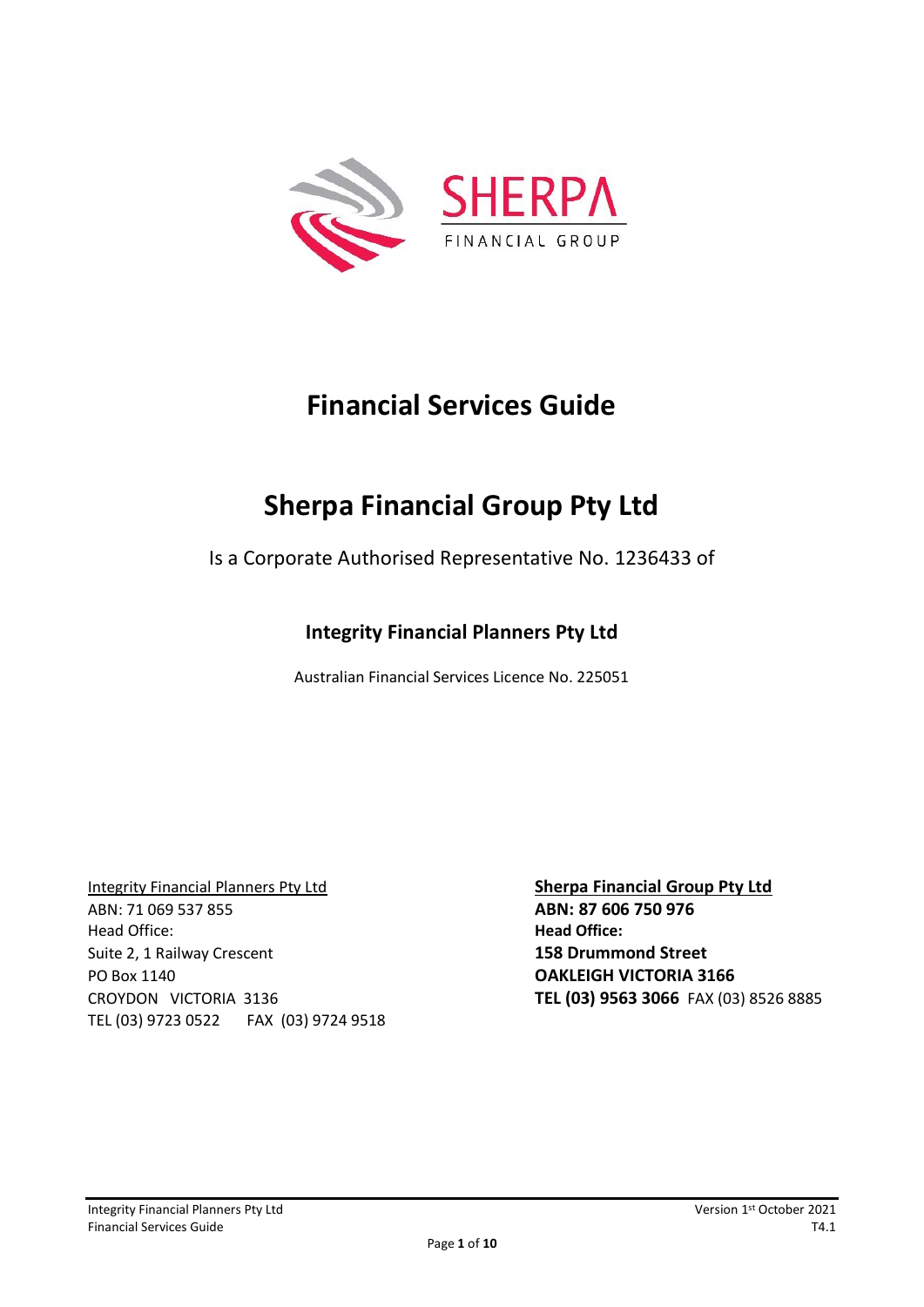#### **About Sherpa Financial Group Pty Ltd**

Sherpa Financial Group Pty Ltd is a privately owned financial planning business that is licensed to financial services through Integrity Financial Planners Pty Ltd under the Australian Financial Services License No 225051.

As with our namesakes, the Himalayan Sherpa, we pride ourselves in guiding our clients and helping them achieve their ultimate goals. But this is not the end of the journey. Sherpa Financial Group ensures that we will be with our clients every step of the way, through the difficult landscape of today's financial environment.

Sherpa Financial Group will guide you through all the difficult aspects of the financial landscape. Our team of professionals will ensure that you reach the top of the mountain and, just as importantly, back to your home base. Our approach to delivering advice is comprehensive and holistic ensuring that our clients receive all the advice they need based on their own unique circumstances, goals, and objectives.

We have in-depth experience in financial planning and wealth management, but we also bring in other professionals as and when required for a successful financial plan. We will also work with any professionals with whom you already have a relationship. We care for all your financial and related needs, seeking to deliver value to all areas of your financial life.

Head office for Sherpa Financial Group is located at:

158 Drummond Street OAKLEIGH VICTORIA 3166 TEL (03) 9563 3066 FAX (03) 8526 8885

#### *NOT INDEPENDENT*

*While we will always seek to meet our legal obligations to act in our clients' best interests within the meaning of section 961B of the Corporations Act 2001, we do not fall within the definition of "independent" under section 923A. The reason we do not fall within this definition is because we give our clients the option to allow life insurance companies to pay some of our advisers' commissions for the services that we provide to our clients rather than for us to be required to directly invoice our clients and for our clients to be required to pay us directly. We remain committed to continue to give our clients this important choice.* 

#### **About Integrity Financial Planners Pty Ltd**

Integrity Financial Planners Pty Ltd (IFP) is a privately owned financial planning business that is a holder of an Australian Financial Services Licence No. 225051.

IFP has a network of qualified and experienced authorised representatives (advisers) working in established financial planning practices throughout Australia.

We provide financial advice to help you improve your lifestyle by building wealth and/or producing income, depending on your particular needs.

It is important that you have confidence in your financial wellbeing and in your financial arrangements. IFP seeks to give you that confidence, drawing on the expertise of professional advisers.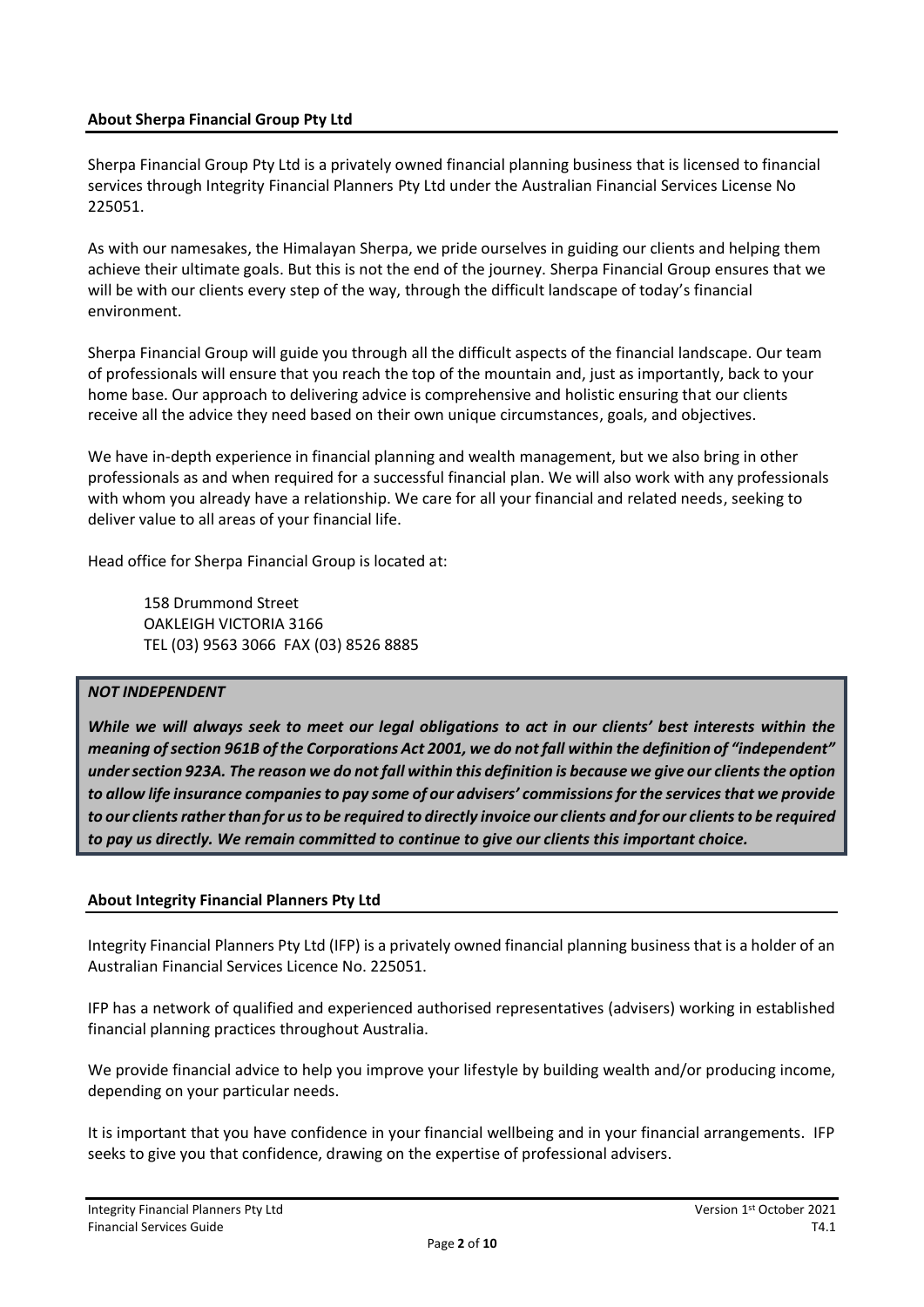Your adviser is a representative of IFP, and IFP is responsible for the financial services that they provide you. All IFP representatives have been individually assessed as having the competencies, knowledge, skills, and integrity necessary to deliver quality financial advice to you.

Head office for Integrity Financial Planners is located at:

Suite 2, 1 Railway Crescent PO Box 1140 CROYDON VICTORIA 3136 TEL (03) 9723 0522 FAX (03) 9724 9518

#### **The Purpose of our Financial Services Guide**

The purpose of this Financial Services Guide (FSG) is to explain to you the financial services that IFP can provide, along with a broad general disclosure of any remuneration or benefits that IFP and its representatives would be entitled to receive, as well as any interests, relationships, or associations that IFP and its representatives have that may be capable of influencing the services you receive.

You may receive other disclosure documents from us which may include:

- 1. Statement of Advice This document sets out our understanding of your current circumstances, needs and objectives that are relevant to the financial advice you are seeking from us. It also includes specific disclosure of any remuneration or benefits that IFP, and its representatives are entitled to receive, as well as any interests, relationships, or associations that IFP and its representatives have that may be capable of influencing the services you receive.
- 2. Record of Advice Where we have previously provided to you a Statement of Advice, and where we are providing you with further or subsequent advice: and
	- a. your personal circumstances, needs or objectives are not 'significantly different' compared with when we provided you the Statement of Advice; and
	- b. the basis of our advice, is not 'significantly different' to when we provided you with the Statement of Advice;

then we may create a Record of Advice. If the advice recommends a change or replacement of the financial products, you currently hold, we will provide you with a copy of that advice. If the advice does not recommend a change or replacement of the financial products you currently hold, we may simply create a Record of Advice which we will retain on your client file. You may request (in writing or verbally) a copy of that Record of Advice at any time up to 7 years after the date that the advice is provided, and we will provide you a copy of that advice without further fees or costs.

3. Product Disclosure Statements - These are documents created by the product issuers (not IFP) and provide details regarding the financial products that have been recommended to you. The details include, but are not limited to, any fees and charges associated with particular products.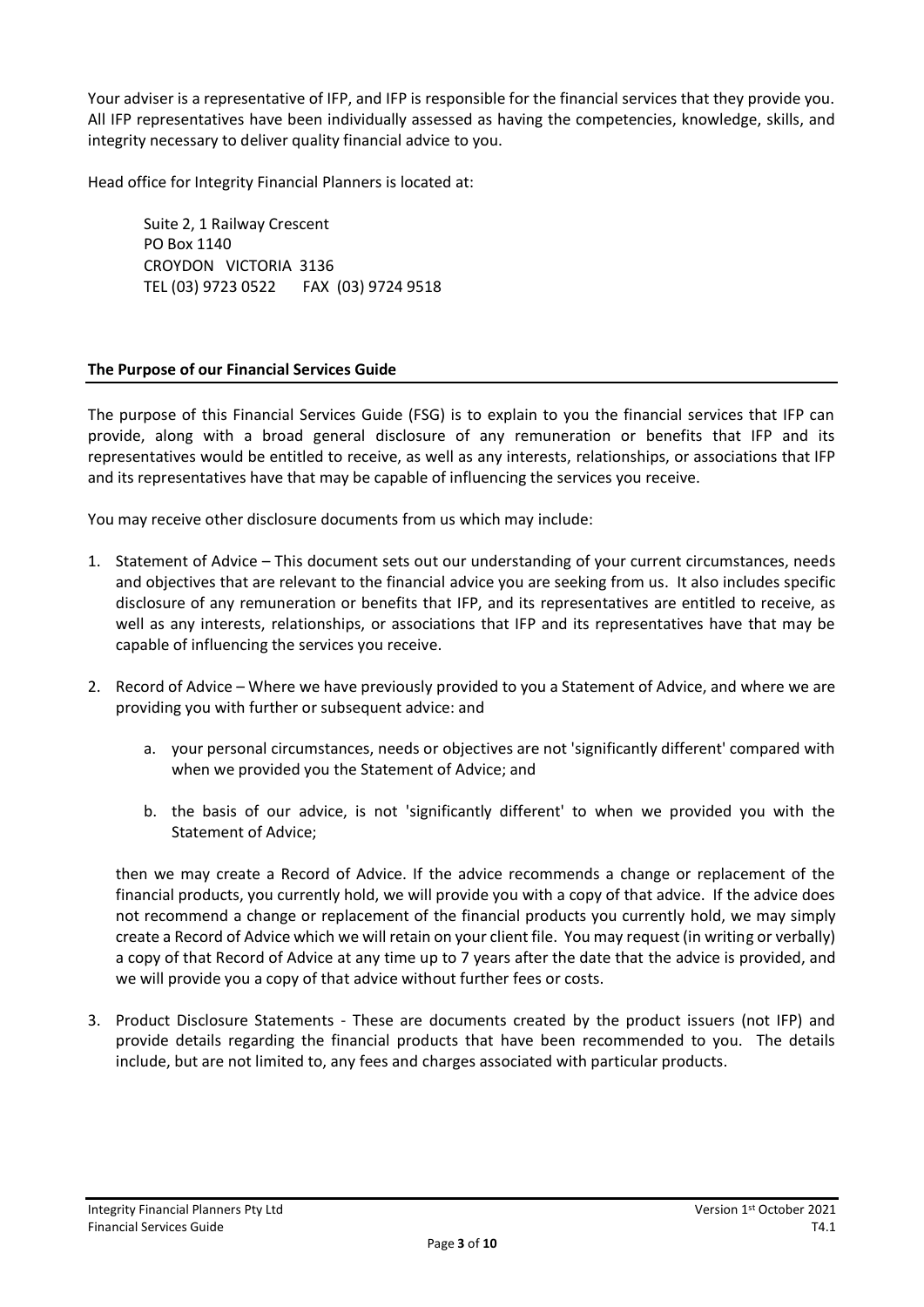Integrity Financial Planners Pty Ltd and its representatives can help you by providing:

## **Financial Product Advice**

Recommendations and professional opinions about a broad range of financial products

**Implementation** Assistance - putting in place financial strategies and acquiring, holding, or disposing of financial products consistent with our advice

#### **Ongoing Services**

Ongoing financial services including ongoing advice and implementation services.

IFP is licensed to provide advice and to deal and arrange in relation to the acquisition, holding or disposal of financial products on your behalf in the following areas:

- deposit and payment products such as term deposits and bank accounts
- government debentures, stocks, or bonds
- sharemarket investments and securities
- investments in managed funds and managed investment schemes
- superannuation, retirement income stream (annuities and allocated pension), self-managed superannuation funds and rollover funds
- life insurance products
- margin lending products

#### **Who is responsible for the financial services we provide**

Integrity Financial Planners Pty Ltd (IFP) is responsible for the distribution of this FSG and for the financial services provided by Sherpa Financial Group Pty Ltd (and any of the advisers authorised by IFP and detailed in this FSG.

#### **What kind of financial services is your adviser authorised to provide to you and what kinds of financial products do these services relate to**

Sherpa Financial Group, is authorised by IFP to provide financial product advice and to deal and arrange in relation to the acquisition, holding or disposal of financial products in the following classes, subject to the products being on the IFP Approved Product List:

- deposit and payment products such as term deposits and bank accounts
- government debentures, stocks, or bonds
- sharemarket investments and securities
- investments in managed funds and managed investment schemes
- superannuation, retirement income stream (annuities and allocated pension), self-managed superannuation funds and rollover funds
- life insurance products
- margin lending products

Your adviser can also provide incidental advice related to the tax implications of the recommend strategy and/or product that are the subject of their advice. Your adviser may also provide an ongoing review service. As part of this service, your adviser can conduct a review of your personal situation and the previous advice provided to you and recommend changes if appropriate. Please note that Sherpa Financial Group is not authorised to provide any services on behalf of IFP other than the types or classes financial products listed above, and then typically only to the extent that the products are on the IFP Approved Product List.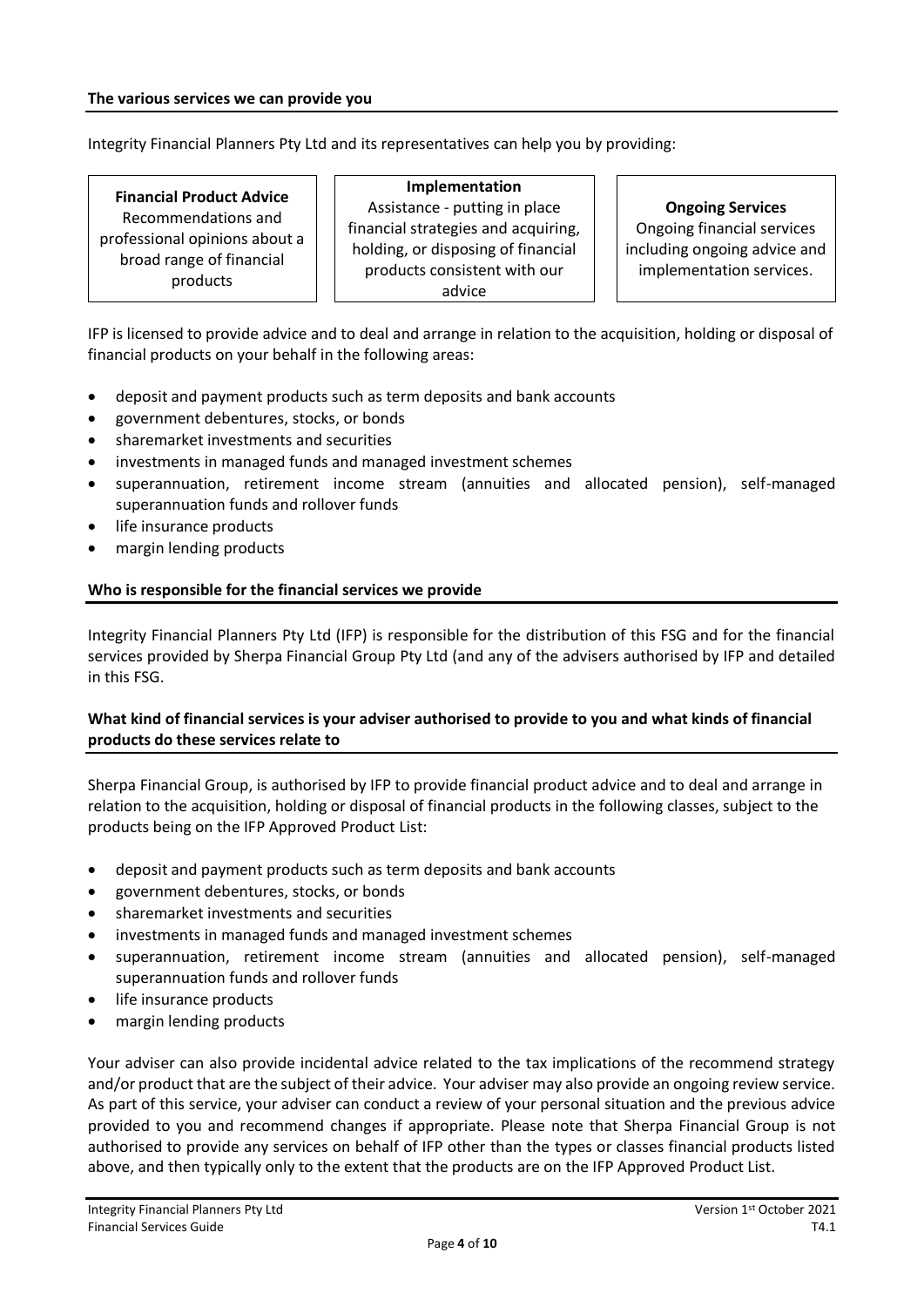#### **How can you provide your adviser with instructions**

There are various ways in which you can provide instructions to your adviser, including face to face, in writing, by telephone, fax or other agreed means such as e-mail. We will advise you if any instructions need to be provided in writing.

#### **What else can you expect to receive**

#### *Personalised advice to suit your needs*

Our advice is tailored to meet your individual situation. We do not use a "one size fits all" formula for our clients.

We will strive to provide the advice that we believe is in your best interest and most appropriate to assist you in achieving your aims and objectives. And as a smaller group we can adapt our services to meet your particular needs.

Sherpa Financial Group is privately owned, as is IFP, with no ownership ties to any fund manager or financial institution. We are not required or influenced through ownership ties or associations to recommend or direct you towards any particular financial products.

To ensure advice is appropriate for your needs, we will ask you for personal information.

Of course you have the right not to divulge personal information but you should carefully consider any warnings we give you regarding possible consequences of us not having complete and accurate knowledge of your circumstances, needs and objectives.

#### *Referral arrangements*

Should we identify that you require specialist advice e.g., accounting, legal, insurance etc we may refer you to a professional known to us. You have complete choice in who you see for this specialist advice, and we only make a referral to assist you in complex areas we have identified that go beyond the scope of our expertise. You are under no obligation to seek advice from the person/company we recommend or refer you to. Sherpa Financial Group and IFP do not receive any referral fees or other benefits for referrals made by Sherpa Financial Group.

#### *Clear and documented advice*

Where you request personal advice that addresses your specific circumstances, needs or objectives and it is our initial advice to you, it will be provided in a written Statement of Advice.

IFP takes your financial security seriously. As a consequence, IFP requires that all instructions provided by you need to be confirmed by you in writing. IFP will not normally act on telephone instruction unless such circumstances are supported by your written instructions. If you have any queries or uncertainty about this matter contact us immediately.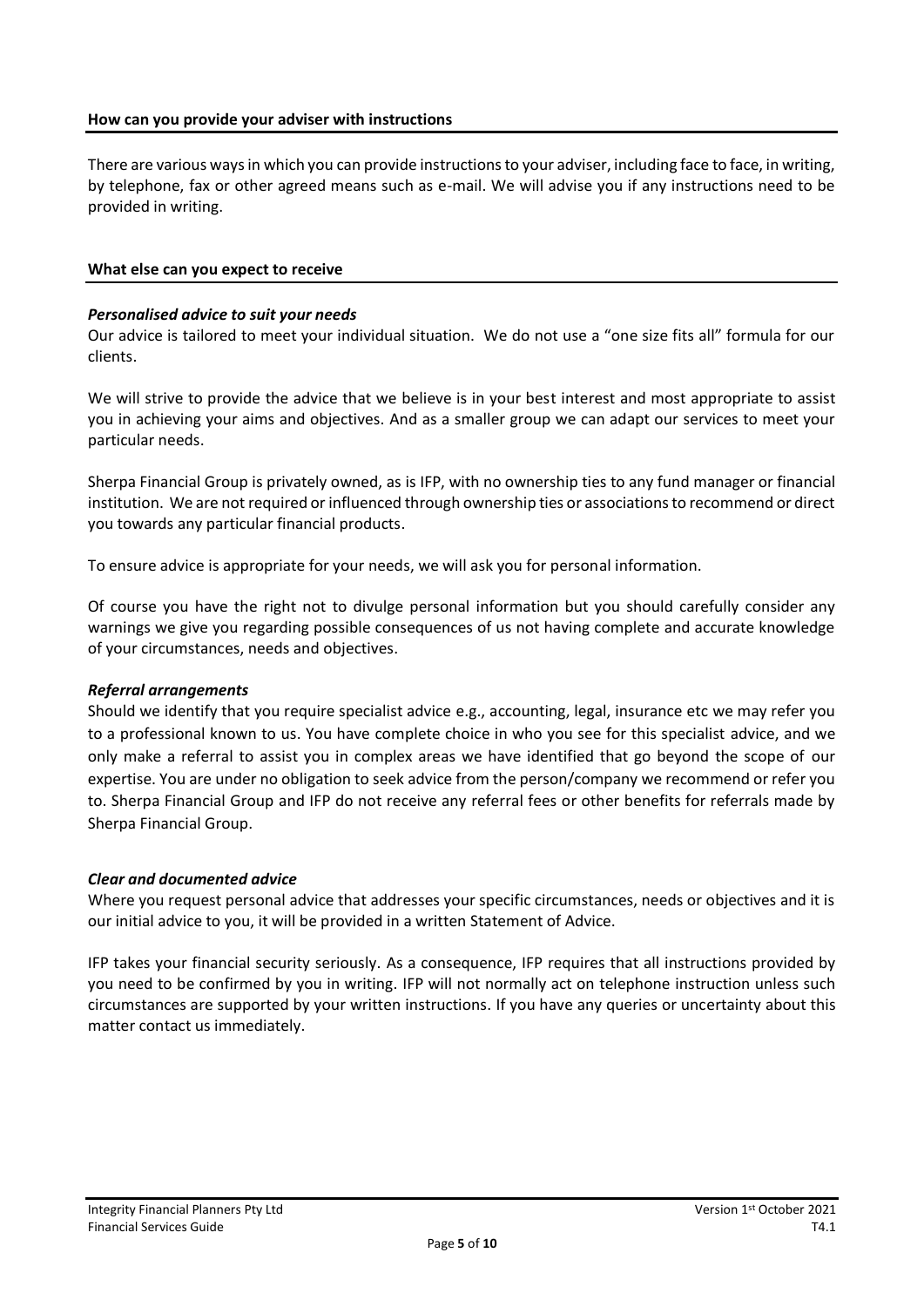#### **About your Adviser**

Sherpa Financial Group Pty Ltd is a Corporate Authorised Representative number 1236433 of Integrity Financial Planners Pty Ltd (IFP).

Sherpa Financial Group employs a team of advisers with a range of experience and skills. This ensures we can provide you with ongoing quality advice and services and that we have access to knowledge and skills across a wide range of financial issues.

Any advice given to you by Sherpa Financial Group will be provided by a qualified person who is also an authorised representative of Sherpa Financial Group. The following people are currently authorised by Sherpa Financial Group to assist you with financial planning advice:

#### *Nikitin Lal*

Authorised Rep No. 328672

Nik has an Advanced Diploma in Financial Services (Financial Planning) and has worked in the financial services industry since 2004 and has experience in all areas of financial planning. He is committed to assisting clients in achieving their lifestyle and financial goals by delivering personalised financial planning through client's various life stages. Nik offers clients a long-term ongoing relationship and individually tailored advice that provides clients with peace of mind. Nik undertakes ongoing education through a Continuing Professional Development program and through attendance at seminars and workshops. Nik is authorised to provide financial services in all the areas that Sherpa Financial Group is authorised in except Margin Lending products.

#### *Sapan Verma*

Authorised Rep No. 1255864

Sapan has an Advanced Diploma in Financial Planning, Post Graduate Diploma in Accounting and Post Graduate Diploma in Financial Mathematics and Statistics. He is also accredited in Margin Lending, Derivatives and SMSF specialist. Sapan has worked in the financial services industry since 2004 and specialises in Investment planning for Mum and Dad investors as well as entrepreneurs and high net worth families. Sapan strives to assist clients in maximising their financial potential through implementing financial planning strategies personalised to their unique situation. In addition to comprehensive financial planning and investment management, his focus is to create strategies that add significant value both financially and from a lifestyle perspective. Sapan is authorised to provide financial services in all the areas that Sherpa Financial Group is authorised in.

No other person is authorised to provide financial services on behalf of Sherpa Financial Group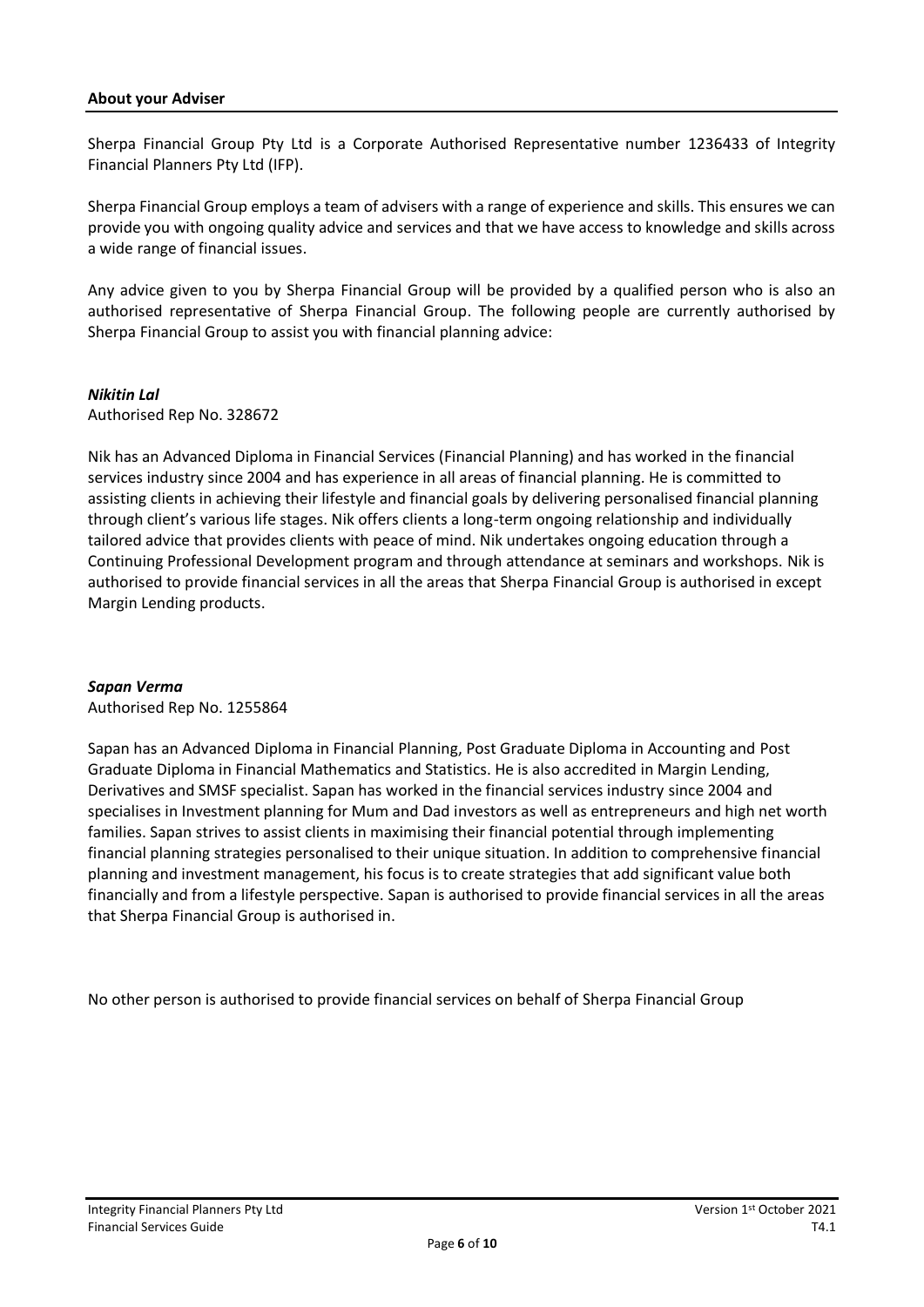## **How you pay for the financial services you obtain from us, and how we disclose IFP's remuneration and benefits**

| IFP may obtain the following remuneration and benefits for the services we provide to you. |  |
|--------------------------------------------------------------------------------------------|--|
|--------------------------------------------------------------------------------------------|--|

|                                      | Service provided                                                                                                                                                                                                                                                                                                                                                                                                                                                                                                                                                                                                         | Cost                                                                 |
|--------------------------------------|--------------------------------------------------------------------------------------------------------------------------------------------------------------------------------------------------------------------------------------------------------------------------------------------------------------------------------------------------------------------------------------------------------------------------------------------------------------------------------------------------------------------------------------------------------------------------------------------------------------------------|----------------------------------------------------------------------|
| Initial<br>Consultation              | Your initial consultation will be free. The initial consultation will<br>include a discussion of your financial circumstances, needs and<br>objectives and a brief discussion about possible solutions. During<br>this discussion, you may consider and agree the nature and<br>scope/scale of the financial services you wish for us to provide to<br>you.                                                                                                                                                                                                                                                              | Free                                                                 |
| Written<br>Recommendations           | If it is agreed that we will prepare a written Strategy Document<br>and/or Statement of Advice, an appropriate fee will apply.<br>Typically, you would expect to pay from \$7,150 (\$6,500 plus \$650<br>GST) up to \$44,000 (\$40,000 plus \$4,000 GST) for the analysis of<br>strategies and preparation of this document/Statement of Advice,<br>depending on its complexity. We would agree the scope of the<br>advice and the fee with you prior to us undertaking the work.                                                                                                                                        | From \$7,150 to<br>\$44,000 inc GST                                  |
| Implementation of<br>Recommendations | Should you decide to proceed with the advice/recommendations in<br>the Statement of Advice, we would charge a fee for implementing<br>the advice. This fee will normally be up to 6.05% (5.55% plus 0.55%<br>GST) of the value of funds invested (excluding the value of any<br>funds invested to the extent that those funds are financed by<br>borrowings). In terms of implementation fees, you may choose to<br>pay the fees personally, or have the amount deducted from your<br>financial products, if available. The fees may be reduced by the<br>amount paid for your initial consultation.                     | Up to 6.05% or<br>\$6,050 based on<br>investment of<br>\$100,000     |
| <b>Ongoing Advice</b><br>and Review  | Once your financial products have been acquired, you may instruct<br>us to provide you with ongoing services, or periodic reviews of the<br>portfolio. We can charge a fee for ongoing advice and reviews or<br>both. The fees can range from a minimum of:<br>Annual reviews: \$6,050 (\$5,500 + \$550 GST)<br>Semi-annual reviews: \$8,250 (\$7,500 + \$750 GST)<br>Biennial reviews: \$3,300 (\$3,000 + \$300 GST)<br>$\bullet$<br>Up to an annual fee of \$44,000 (\$40,000 + \$4,000 GST).<br>You may choose to pay this fee personally, or it may be deducted<br>on an ongoing basis from your financial products. | From \$6,050 to<br>\$44,000 for annual<br>reviews inc GST            |
| Life Insurance<br>Commissions        | Initial and ongoing commissions are payable by life insurance<br>companies when we recommend life insurance risk products. The<br>commission that is payable to us by the life insurance company is<br>factored into the annual premium and as such does not represent<br>an additional cost to you. Initial commissions are paid by life<br>insurance companies to IFP in the first year and ongoing<br>commissions are paid from year two onwards.                                                                                                                                                                     | Please refer to the<br>Life Insurance<br>Framework Reforms<br>below. |
| Additional<br><b>Services</b>        | From time to time we may be able to assist you with other<br>services. The hourly rate for financial services is \$330 plus GST \$33<br>per hour or part thereof.                                                                                                                                                                                                                                                                                                                                                                                                                                                        | Hourly rate applies                                                  |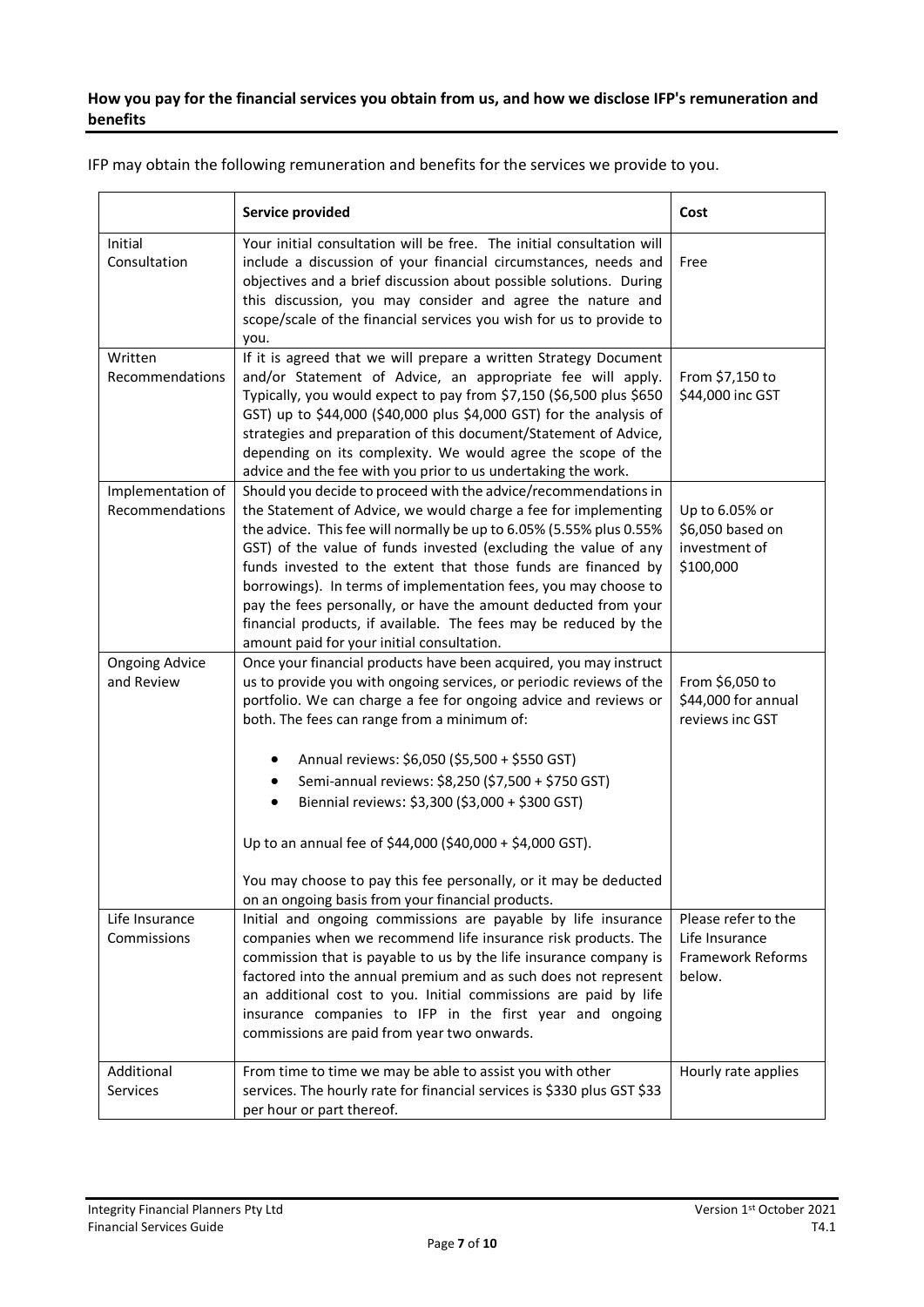### *Conflicted remuneration and non-conflicted remuneration*

From 1 July 2013 the new "Future of Financial Advice" legislation (FOFA) came into effect, which prohibits IFP and its representatives from accepting "conflicted remuneration", subject to certain exceptions. "Conflicted remuneration" is any benefit, monetary or non-monetary that could reasonably be expected to influence the choice of financial product recommended or the financial product advice. This includes commissions, bonuses and rebates, and most volume-based benefits, but there are some exceptions, such as certain levels of remuneration related to life insurance risk products.

#### *Life Insurance Framework Reforms*

Under the Life Insurance Framework Reforms (effective as at 1<sup>st</sup> January 2018), grandfathering arrangements may apply in certain circumstances. This means for all policies that were in place prior to 1<sup>st</sup> January 2018, the rate of ongoing commission that was applicable at the time that the policy was issued, will continue to apply for the life of the policy. The grandfathering arrangement may also apply to policies issued after  $1<sup>st</sup>$ January 2018, where you (as the client) exercise an option to establish new or additional cover under your pre-LIF policy or to fix an administrative error on your pre-LIF policy. The relevant commissions applicable to your insurance policies will be disclosed to you in your advice document and can range as follows:

| <b>Policy Issue Date</b> | <b>Initial Commission</b><br>(based on annual policy cost less<br>policy fees and stamp duty)<br>Worked example based on \$1,000<br>initial premium | <b>Ongoing Commission</b><br>(based on annual policy cost less<br>policy fees and stamp duty)<br>Worked example based on \$1,000<br>annual premium |
|--------------------------|-----------------------------------------------------------------------------------------------------------------------------------------------------|----------------------------------------------------------------------------------------------------------------------------------------------------|
| From 1 January 2020      | $0 - 66\%$ or up to \$660                                                                                                                           | $0 - 22%$ or up to \$220 per annum                                                                                                                 |

*All stated commissions are inclusive of GST.*

#### **Who has an interest in these services**

Product providers or managers may deduct management and administration fees from the products recommended by IFP. Such fees must be disclosed by the product providers in their Product Disclosure Statement.

Fees paid by you for our services and commissions and brokerage paid by product providers or intermediaries, shall be paid to IFP. These amounts shall be paid by IFP to Sherpa Financial Group.

Sherpa Financial Group pays a fee to IFP for the provision of services in its capacity as an Australian Financial Services Licensee.

Sherpa Financial Group is a privately owned company. Nikitin Lal, Sapan Verma and/or associated persons or entities may participate in the profits earned by Sherpa Financial Group.

Nikitin Lal is an employee of Sherpa Financial Group Pty Ltd and receives a salary and may receive a share of the commissions and fees as part of the overall remuneration package.

Sapan Verma is an employee of Sherpa Financial Group Pty Ltd and receives a salary and may receive a bonus based on performance.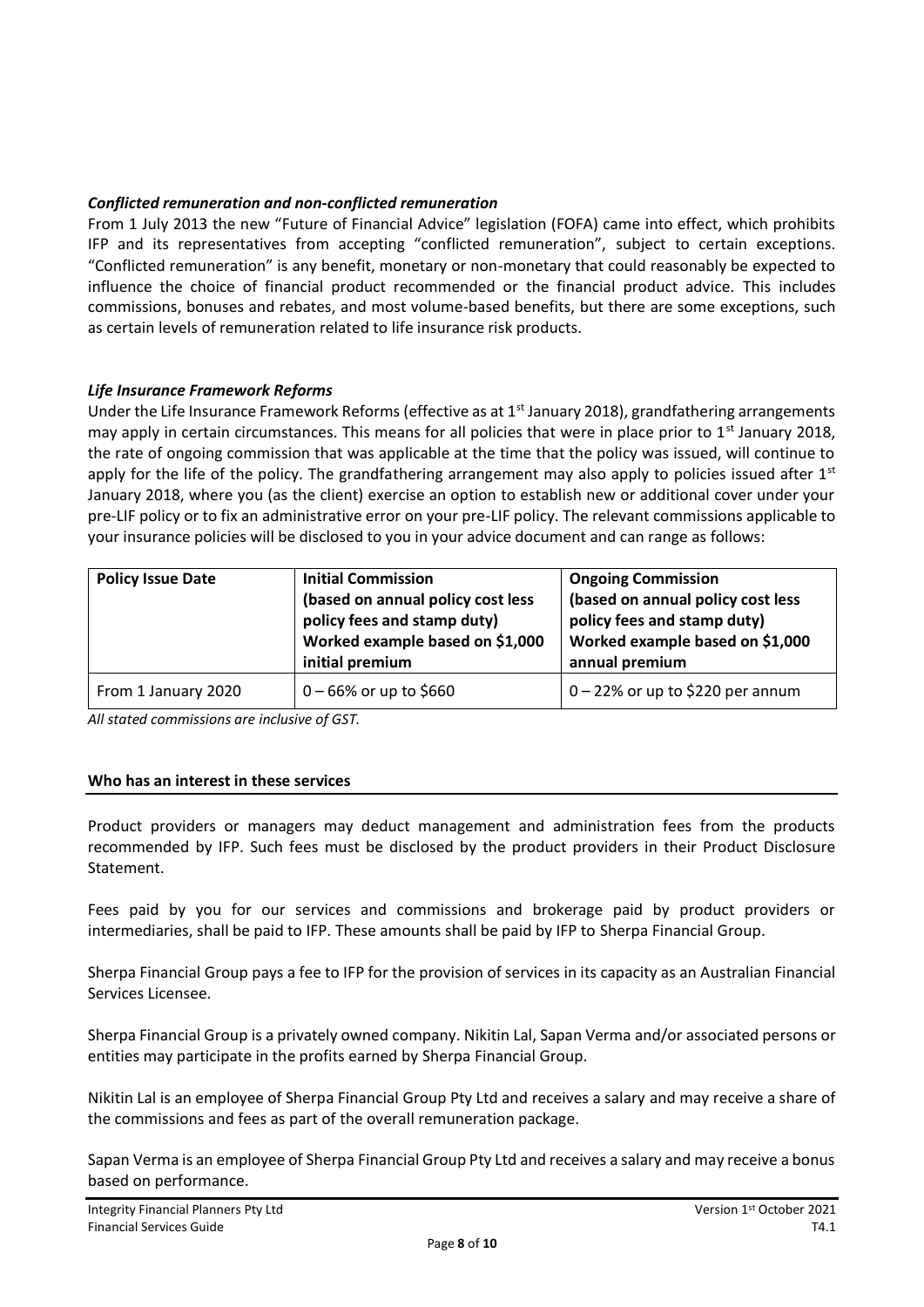Neither you nor IFP pays your adviser directly.

IFP also maintain a register of any potential Conflicts of Interest that we may have. A copy of the IFP Conflicts of Interest register can be made available to you, upon your request.

#### **Other benefits we may receive**

IFP is one of 18 shareholders and Principal Members of the Alpha Group Pty Ltd (Alpha Group). The Alpha Group receives sponsorship from various product providers and uses this sponsorship to provide Education and Training relevant to the carrying on of a Financial Services business, to Principal Members and their representatives and employees. IFP discloses sponsors and amounts received from sponsors in an Alternative Remuneration Register. IFP's representatives also maintain Alternative Remuneration Registers and record any benefit they or their employees obtain by way of Education and Training provided by Alpha Group. You may request a copy of the Alternative Remuneration Register of IFP or your adviser by placing such request in writing to your adviser.

IFP and its representatives may receive other benefits from product suppliers. These may include attendance at functions, conferences and training sessions provided by product suppliers. If applicable such benefits shall be disclosed in the Statement of Advice and recorded in IFP's register of Alternative Benefits outlining any such benefits that may be received.

#### **Resolving a complaint or concern**

If you have a concern about services provided by Sherpa Financial Group, Integrity Financial Planners or any of our representatives we will try and resolve your issues quickly and fairly. To allow us to do so you will need to take the following steps.

1. Contact IFP's Compliance Manager and provide them details of your concerns and complaint. IFP is required to reply to any complaints, concerns, allegations, or queries that you have within 30 days of the receipt of your correspondence.

The Compliance Manager Integrity Financial Planners PO Box 1140, CROYDON, VIC 3136 Phone: (03) 9723 0522 compliance@iplan.com.au

2. If the outcome of your correspondence with the Compliance Manager is not to your satisfaction, you may lodge a complaint in writing with the Australian Financial Complaints Authority (AFCA).

AFCA is an external dispute resolution (EDR) scheme to deal with complaints from consumers in the financial system. It is operated by a not-for-profit company limited by guarantee authorised by the responsible minister. AFCA will undertake an independent review of your concerns.

Australian Financial Complaints Authority GPO Box 3, Melbourne Vic 3001 Phone: 1800 931 678

Further information regarding the Australian Financial Complaints Authority is available from [www.afca.org.au](http://www.afca.org.au/)